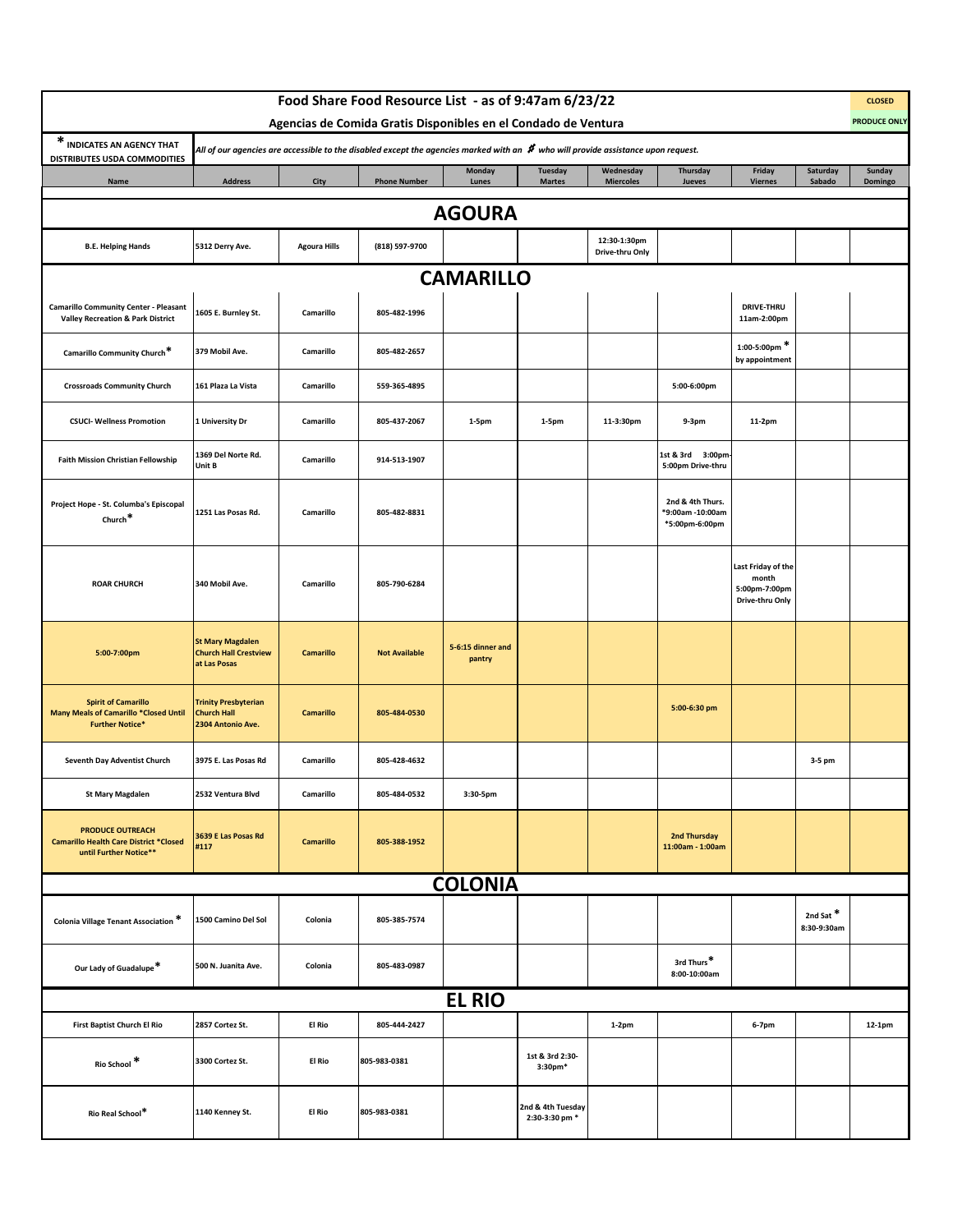|                                                                                            |                                                          |                     | Food Share Food Resource List - as of 9:47am 6/23/22                                                                                          |                                                      |                                         |                                                               |                                                   |                          |                                                                    | <b>CLOSED</b>       |
|--------------------------------------------------------------------------------------------|----------------------------------------------------------|---------------------|-----------------------------------------------------------------------------------------------------------------------------------------------|------------------------------------------------------|-----------------------------------------|---------------------------------------------------------------|---------------------------------------------------|--------------------------|--------------------------------------------------------------------|---------------------|
|                                                                                            |                                                          |                     | Agencias de Comida Gratis Disponibles en el Condado de Ventura                                                                                |                                                      |                                         |                                                               |                                                   |                          |                                                                    | <b>PRODUCE ONLY</b> |
| * INDICATES AN AGENCY THAT<br>DISTRIBUTES USDA COMMODITIES                                 |                                                          |                     | All of our agencies are accessible to the disabled except the agencies marked with an $\,$ <b>#</b> who will provide assistance upon request. |                                                      |                                         |                                                               |                                                   |                          |                                                                    |                     |
| Name                                                                                       | <b>Address</b>                                           | City                | <b>Phone Number</b>                                                                                                                           | <b>Monday</b><br>Lunes                               | Tuesday<br><b>Martes</b>                | Wednesday<br><b>Miercoles</b>                                 | Thursday<br>Jueves                                | Friday<br><b>Viernes</b> | Saturday<br>Sabado                                                 | Sunday<br>Domingo   |
|                                                                                            |                                                          |                     |                                                                                                                                               | <b>FILLMORE</b>                                      |                                         |                                                               |                                                   |                          |                                                                    |                     |
| <b>Fillmore Church of Christ</b>                                                           | 219 Mountain View                                        | Fillmore            | 805-218-6004                                                                                                                                  | $2:45 - 3:15$                                        |                                         |                                                               |                                                   |                          |                                                                    |                     |
| Fillmore Police Storefront*                                                                | 642 Lemon Way                                            | Fillmore            | 805-524-2982                                                                                                                                  |                                                      |                                         | 2nd, 3rd, 4th Wed<br>$*$ 8:00-10:00am                         |                                                   |                          |                                                                    |                     |
| Love Without Borders @ Rancho Sespe<br>Apts.                                               | 2950 E. Telegraph Rd.                                    | Fillmore            | 805-873-6468                                                                                                                                  |                                                      |                                         |                                                               | <b>Begins 6/2/22</b><br>1st & 3rd 3:30-<br>5:00pm |                          |                                                                    |                     |
| One Step a la Vez <sup>*</sup>                                                             | 421 Sespe Ave                                            | Fillmore            | 805-625-7067                                                                                                                                  |                                                      |                                         | 2nd*= USDA &<br>Pantry<br>$4th =$<br>No USDA 3:00 -<br>5:00pm |                                                   |                          |                                                                    |                     |
| St. Francis of Assisi/SVDP *                                                               | 1048 W. Ventura<br>Street.                               | Fillmore            | 805-524-1306                                                                                                                                  |                                                      | 1st & 3rd & 5th 11-<br>12 <sub>pm</sub> |                                                               |                                                   |                          |                                                                    |                     |
| PRODUCE OUTREACH @ St. Francis of<br><b>Assisi</b>                                         | 1048 W. Ventura<br>Street.                               | Fillmore            | 805-524-1306                                                                                                                                  |                                                      |                                         |                                                               |                                                   | 1ST Friday 11:30-<br>1PM |                                                                    |                     |
|                                                                                            |                                                          |                     |                                                                                                                                               | <b>MOORPARK</b>                                      |                                         |                                                               |                                                   |                          |                                                                    |                     |
| Catholic Charities Moorpark*                                                               | 612B Spring Rd, Ste.<br>101                              | Moorpark            | 805-529-0720                                                                                                                                  |                                                      |                                         | $9:00-1:00$ pm <sup>*</sup>                                   |                                                   |                          |                                                                    |                     |
| <b>Grace Harvest Church</b>                                                                | 4823 Mira Sol Dr.                                        | Moorpark            | 805-553-9501                                                                                                                                  |                                                      |                                         |                                                               |                                                   |                          | 10:00-<br>11:00am                                                  |                     |
| Ruben Castro Charities*                                                                    | 5700 Condor Drive @<br><b>Career Education</b><br>Center | Moorpark            | English 805-530-5536<br>Español 805-530-5597                                                                                                  |                                                      |                                         |                                                               |                                                   |                          | 12:30pm -<br>2:30pm Drive<br>thru only                             |                     |
| Ruben Castro Charities @ Moorpark<br>College <sup>*</sup>                                  | 7075 Campus Dr. @<br><b>Moorpark College</b>             | Moorpark            | 805-530-<br><b>English</b><br>5536 Español<br>805-<br>530-5597                                                                                |                                                      | 2:00pm -5:00pm<br>Drive-thru Only       |                                                               |                                                   |                          |                                                                    |                     |
| <b>PRODUCE OUTREACH</b><br>Grace Harvest Church @ Ruben Castro<br><b>Human Srvc Center</b> | 612 Spring Rd                                            | Moorpark            | 805-553-9501                                                                                                                                  |                                                      |                                         |                                                               | 4th Thursday 10:00-<br>11:30am                    |                          |                                                                    |                     |
|                                                                                            |                                                          |                     |                                                                                                                                               | <b>NEWBURY PARK</b>                                  |                                         |                                                               |                                                   |                          |                                                                    |                     |
| Lighthouse Church - Newbury Park                                                           | 3353 Old Conejo Rd.                                      | <b>Newbury Park</b> | (805) 480-9999                                                                                                                                |                                                      |                                         |                                                               |                                                   | 5:30pm-6:30pm            |                                                                    |                     |
| Newbury Park First Christian Church                                                        | 801 Knollwood Dr.                                        | <b>Newbury Park</b> | 805-498-2129                                                                                                                                  |                                                      |                                         |                                                               |                                                   | 9:15-10:00am             | 9:15-10:00am                                                       |                     |
| PRODUCE OUTREACH AND PANTRY<br>Nucleus. CA Inc - Manafest                                  | 999 Rancho Conejo<br>Blvd.                               | <b>Newbury Park</b> | 805-262-5000                                                                                                                                  |                                                      |                                         | <b>Every other</b><br>Wednesday<br>4:00-5:30pm                |                                                   |                          |                                                                    |                     |
| Safe Passage Youth Foundation                                                              | 1707 Calle Diamonte                                      | <b>Newbury Park</b> | 805-558-8987                                                                                                                                  |                                                      |                                         |                                                               |                                                   |                          | 2nd Sat Only<br>11:30am-<br>1:00pm                                 |                     |
| SVDP St. Julie Billiart                                                                    | 2475 Borchard Rd.                                        | <b>Newbury Park</b> | 805-270-9597                                                                                                                                  | 10:00am-12pm By<br><b>Appointment Only -</b><br>Call |                                         | 10:00am-12pm<br><b>By Appointment</b><br>Only Call            |                                                   |                          |                                                                    |                     |
|                                                                                            |                                                          |                     |                                                                                                                                               | <b>OAKVIEW</b>                                       |                                         |                                                               |                                                   |                          |                                                                    |                     |
| Calvary Chapel of the Ojai Valley                                                          | 195 Mahoney Ave.                                         | Oakview             | 805-649-1515                                                                                                                                  |                                                      |                                         |                                                               |                                                   |                          | 11:00am-<br>12:30pm Social<br><b>Distancing -Call</b><br>for Appt. |                     |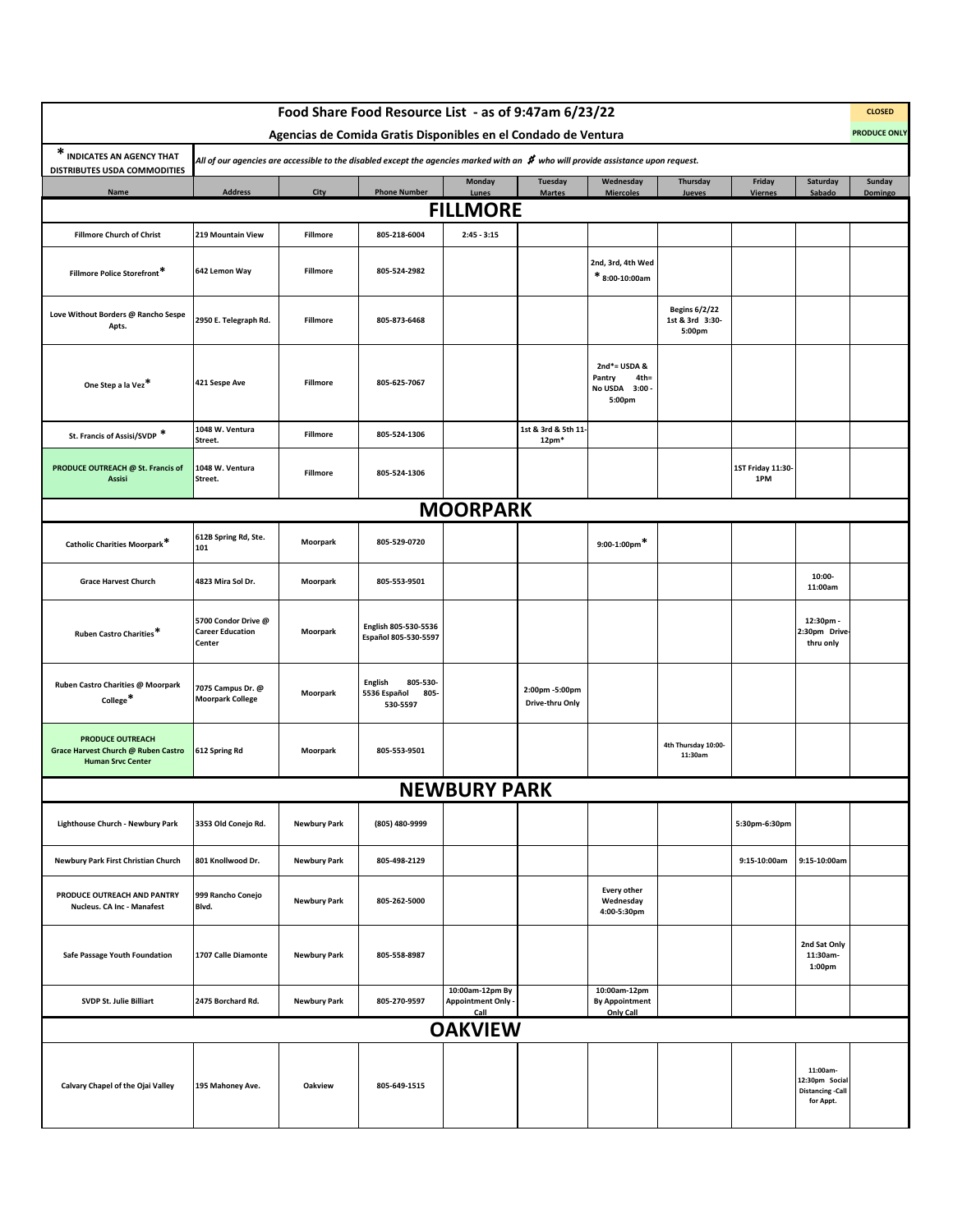|                                                                    |                       |        | Food Share Food Resource List - as of 9:47am 6/23/22                                                                                          |                        |                                                    |                               |                                            |                                        |                                        | <b>CLOSED</b>       |
|--------------------------------------------------------------------|-----------------------|--------|-----------------------------------------------------------------------------------------------------------------------------------------------|------------------------|----------------------------------------------------|-------------------------------|--------------------------------------------|----------------------------------------|----------------------------------------|---------------------|
|                                                                    |                       |        | Agencias de Comida Gratis Disponibles en el Condado de Ventura                                                                                |                        |                                                    |                               |                                            |                                        |                                        | <b>PRODUCE ONLY</b> |
| * INDICATES AN AGENCY THAT<br>DISTRIBUTES USDA COMMODITIES         |                       |        | All of our agencies are accessible to the disabled except the agencies marked with an $\bm{\sharp}$ who will provide assistance upon request. |                        |                                                    |                               |                                            |                                        |                                        |                     |
| Name                                                               | <b>Address</b>        | City   | <b>Phone Number</b>                                                                                                                           | <b>Monday</b><br>Lunes | Tuesday<br><b>Martes</b>                           | Wednesday<br><b>Miercoles</b> | Thursday<br>Jueves                         | Friday<br><b>Viernes</b>               | Saturday<br>Sabado                     | Sunday<br>Domingo   |
|                                                                    |                       |        |                                                                                                                                               | <b>OJAI</b>            |                                                    |                               |                                            |                                        |                                        |                     |
| St. Thomas Aquinas / SVDP*                                         | 185 St. Thomas Dr.    | Ojai   | 805-646-4338                                                                                                                                  |                        |                                                    |                               |                                            |                                        | 3rd Sat*<br>8:30am-<br>10:30am         |                     |
| Help of Ojai<br>NOTE: Local Home Delivery Upon Request             | 108 S. Montgomery St. | Ojai   | 805-640-3320                                                                                                                                  | 9:00-12:00pm           |                                                    | 9:00-12:00pm                  |                                            | 9:00-12:00pm                           |                                        |                     |
| <b>PRODUCE OUTREACH</b><br><b>St.Thomas Aquinas / SVDP</b>         | 185 St. Thomas Dr.    | Ojai   | 805-640-2750                                                                                                                                  |                        |                                                    |                               | 1st Thursday 9:30-<br>10:30am              |                                        |                                        |                     |
|                                                                    |                       |        |                                                                                                                                               | <b>OXNARD</b>          |                                                    |                               |                                            |                                        |                                        |                     |
| <b>Bethel AME Church</b>                                           | 855 So. F St.         | Oxnard | (805) 486-6477                                                                                                                                |                        |                                                    |                               | 3rd Thursday 11:00<br>2:00pm Drive-thru    |                                        |                                        |                     |
| Church of The Nazarene*                                            | 1630 Saviers Rd.      | Oxnard | 805-483-7046                                                                                                                                  |                        |                                                    |                               | *3rd Thursday only<br>3 to 4:30 PM         |                                        |                                        |                     |
| Community Action of Ventura County*                                | 621 Richmond Ave.     | Oxnard | 805-436-4000                                                                                                                                  |                        |                                                    |                               | 8:30-10:00am* OR<br>UNTIL FOOD RUNS<br>OUT |                                        |                                        |                     |
| <b>Grace Bible Church</b>                                          | 936 W. 5th St.        | Oxnard | 805-483-2205                                                                                                                                  |                        |                                                    |                               |                                            |                                        | 2nd & 4th<br>Saturday 9:00-<br>11:00am |                     |
| Harbor Missionary Church @ Cypress<br><b>Mobile Home Park</b>      | 5573 Cypress Rd.      | Oxnard | (805) 247-0002                                                                                                                                |                        |                                                    |                               | 6:30-7:00pm                                |                                        |                                        |                     |
| Harbor Missionary Church @ Nyeland<br><b>Acres Apartments</b>      | 2825E Ventura Blvd.   | Oxnard | (805) 247-0002                                                                                                                                | 6:00-7:00 pm           |                                                    |                               |                                            |                                        |                                        |                     |
| Love Without Borders @ Plaza Park                                  | 500 So. C St.         | Oxnard | (805) 873-6468                                                                                                                                |                        |                                                    |                               |                                            |                                        |                                        | 12:30-1:30pm        |
| Mercy Housing-Casa San Juan* Closed<br><b>Until Further Notice</b> | 838 W 5th St          | Oxnard | 805-483-3843                                                                                                                                  |                        |                                                    |                               | 2nd Thurs 4-5pm*                           |                                        |                                        |                     |
| Mercy Housing- Villa Madera*<br><b>Closed Until Further Notice</b> | 1051 North A St       | Oxnard | 805-988-9160                                                                                                                                  |                        |                                                    |                               | 3rd Thurs 4-5 pm *                         |                                        |                                        |                     |
| Nyeland Promise @ Community Center*                                | 3334 Santa Clara Ave. | Oxnard | 805-415-2787                                                                                                                                  |                        | 2nd Tuesdays of<br>each month<br>9:30am - 10:30 am |                               |                                            |                                        |                                        |                     |
| Nyeland Promise @ Garden Acres Mutual<br>Water Company*            | 2838 Friedrich Road.  | Oxnard | 805-415-2787                                                                                                                                  |                        | 4th Tuesdays of<br>each month<br>9:30am-10:30am    |                               |                                            |                                        |                                        |                     |
| Oxnard Alano Club *                                                | 4910 So. C St.        | Oxnard | 805-486-3356                                                                                                                                  |                        |                                                    |                               |                                            | 3-5pm *                                |                                        |                     |
| Oxnard Community Food Pantry *                                     | 144 South C St        | Oxnard | 805-246-5052                                                                                                                                  |                        |                                                    |                               |                                            | 1-2pm * USDA<br>on 2nd/4th Fri<br>Only |                                        |                     |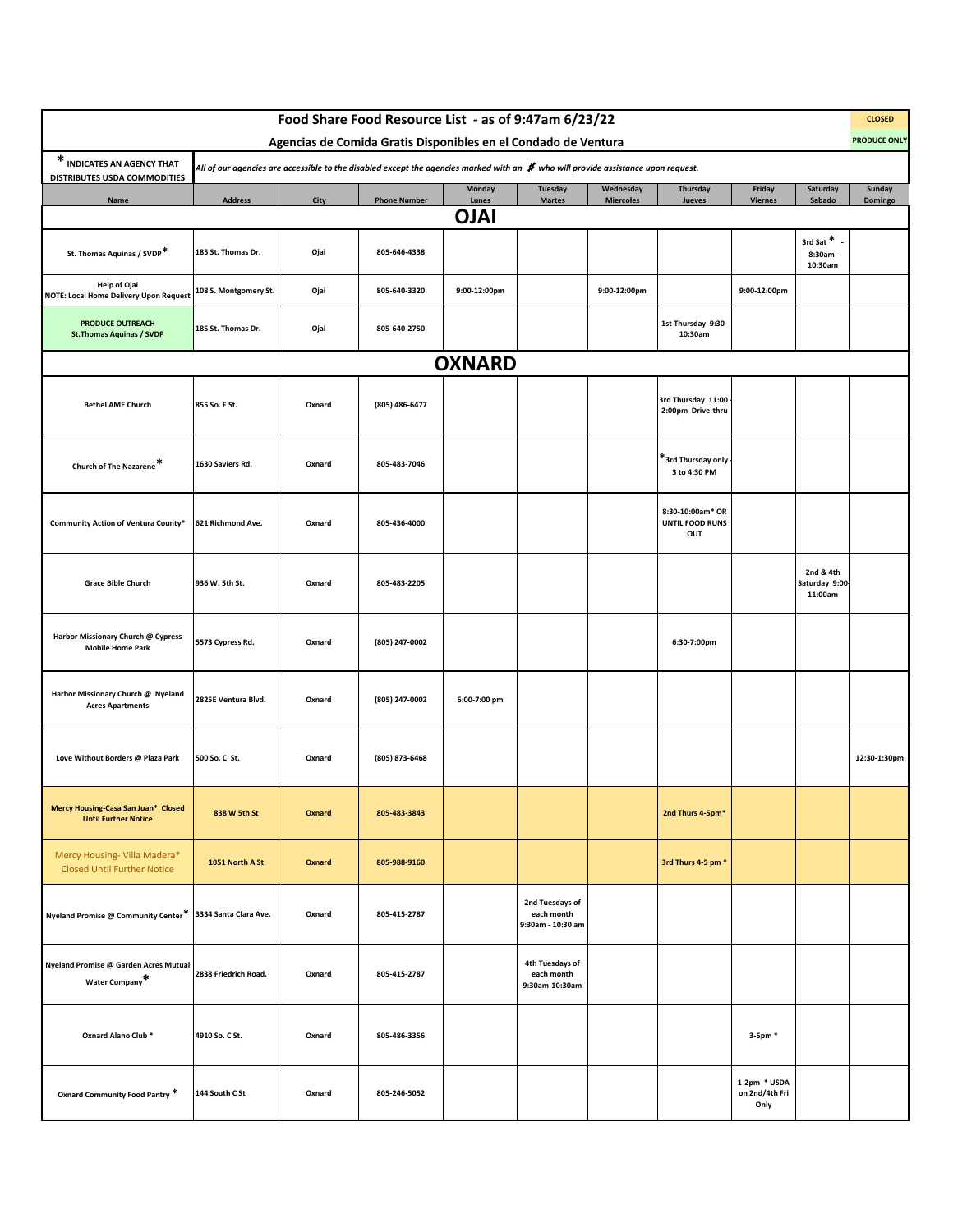|                                                                                                    |                                                                                                                                      |                     | Food Share Food Resource List - as of 9:47am 6/23/22           |                                  |                                                                  |                               |                               |                                                              |                                                  | <b>CLOSED</b>       |
|----------------------------------------------------------------------------------------------------|--------------------------------------------------------------------------------------------------------------------------------------|---------------------|----------------------------------------------------------------|----------------------------------|------------------------------------------------------------------|-------------------------------|-------------------------------|--------------------------------------------------------------|--------------------------------------------------|---------------------|
|                                                                                                    |                                                                                                                                      |                     | Agencias de Comida Gratis Disponibles en el Condado de Ventura |                                  |                                                                  |                               |                               |                                                              |                                                  | <b>PRODUCE ONLY</b> |
| * INDICATES AN AGENCY THAT<br>DISTRIBUTES USDA COMMODITIES                                         | All of our agencies are accessible to the disabled except the agencies marked with an $\#$ who will provide assistance upon request. |                     |                                                                |                                  |                                                                  |                               |                               |                                                              |                                                  |                     |
| Name                                                                                               | <b>Address</b>                                                                                                                       | City                | <b>Phone Number</b>                                            | Monday<br>Lunes                  | <b>Tuesday</b><br><b>Martes</b>                                  | Wednesday<br><b>Miercoles</b> | Thursday<br>Jueves            | Friday<br><b>Viernes</b>                                     | Saturday<br>Sabado                               | Sunday<br>Domingo   |
| <b>Oxnard College Pantry-Sociology Club *</b><br><b>Closed Until Further Notice*</b>               | 4000 S. Rose Ave,<br>Room JCC-3A also<br><b>Kitchen in Student</b><br>Lounge                                                         | Oxnard              | 805-678-5187                                                   |                                  | 11-2pm                                                           |                               |                               |                                                              |                                                  |                     |
| Sonata RHF Housing *                                                                               | 401 Danvers River St.                                                                                                                | Oxnard              | 805-351-5899                                                   |                                  |                                                                  |                               | 4th Thurs 1-2pm               |                                                              |                                                  |                     |
| Salvation Army Oxnard*<br>CLOSED NOV 1, 2021 - JAN 5, 2022                                         | 622 W. Wooley Rd                                                                                                                     | Oxnard              | 805-483-9235                                                   |                                  | $9-12$ pm $*$                                                    |                               |                               | $9-12$ pm*                                                   |                                                  |                     |
| SDA Community Health Services-Oxnard<br>米                                                          | 1625 Pacific Ave                                                                                                                     | Oxnard              | 805-240-3440                                                   |                                  |                                                                  |                               |                               | 8-9:30 am Every<br>Friday, but *<br>USDA on 2nd Fri<br>only* |                                                  |                     |
| SDA Community Health Sevices *                                                                     | 135 Birch St.                                                                                                                        | Oxnard              | 805-240-3440                                                   |                                  |                                                                  |                               | 1st Thurs Only* 9-<br>10am    |                                                              |                                                  |                     |
| Shelter Care Resources @ Calvary<br>Church <sup>*</sup>                                            | 1925 Eastman Ave                                                                                                                     | Oxnard              | 805-407-8842                                                   |                                  |                                                                  |                               |                               | 5:30-7:30pm                                                  |                                                  |                     |
| St. Johns Health Ministries @ Christ The<br>King/Cristo El Rey*                                    | 535 Cooper Rd.                                                                                                                       | Oxnard              | 805-988-2651                                                   |                                  | $9:00 - 12:30*$                                                  |                               | 11:30am-2:30pm*               |                                                              |                                                  |                     |
| SVDP/ St. Anthony's Church                                                                         | 2511 South C St                                                                                                                      | Oxnard              | 805-486-7302                                                   |                                  | 9:30-11:00am                                                     |                               |                               |                                                              |                                                  |                     |
| <b>UFW Foundation</b><br>*Closed until further notice*                                             | 920 S A St                                                                                                                           | Oxnard              | 805-246-3867                                                   |                                  |                                                                  |                               |                               | 2nd & 4thFriday<br>3-6pm or until<br>food runs out           |                                                  |                     |
| Project Access, INC.                                                                               | 1001 W. Gonzales Road                                                                                                                | Oxnard              | 805-988-9100                                                   |                                  | Two Tuesday's a<br>month - 9 to 9:30<br>AM Call 1st to<br>verify |                               |                               |                                                              |                                                  |                     |
| New Life Community Church                                                                          | 1251 N Rice Ave.                                                                                                                     | Oxnard              | 805-983-1890                                                   |                                  |                                                                  |                               | 10 AM until food<br>runs out. |                                                              |                                                  |                     |
| LUCHA - Poder Popular @ Southwinds<br>Park <sup>*</sup>                                            | 300 E. Clara St.                                                                                                                     | Oxnard              | 805-612-4925                                                   |                                  |                                                                  |                               |                               |                                                              | 2nd & 4th Sat<br>USDA Only,<br>weekly 9-<br>11am |                     |
| Celebration Nation @<br>PAL Gym (Old Oxnard High)                                                  | 325 S K St                                                                                                                           | Oxnard              | 408-310-8002                                                   |                                  |                                                                  |                               |                               |                                                              | 3rd Sat Only<br>1pm- until the<br>food runs out  |                     |
| PRODUCE OUTREACH<br>Mixteco/Indigena Community Org. 701 E Bard Rd<br>Project @ Blackstock Jr. High |                                                                                                                                      | Oxnard              |                                                                |                                  |                                                                  |                               | 1st Thursday<br>10-11:00am    |                                                              |                                                  |                     |
|                                                                                                    |                                                                                                                                      |                     |                                                                | <b>PIRU</b>                      |                                                                  |                               |                               |                                                              |                                                  |                     |
| Peoples Self-Help Housing @<br>Rancho Sespe                                                        | 2950 E Telegraph<br>Rd                                                                                                               |                     |                                                                | 4-5pm<br>(4th Wednesday<br>Only) |                                                                  |                               |                               |                                                              |                                                  |                     |
| San Salvador Mission (PIR)*                                                                        | 4053 Center St.                                                                                                                      | Piru                | 805-625-3273                                                   |                                  |                                                                  | 3rd Wed *<br>9:30 - 11:30am   |                               |                                                              |                                                  |                     |
|                                                                                                    |                                                                                                                                      |                     |                                                                | <b>PORT HUENEME</b>              |                                                                  |                               |                               |                                                              |                                                  |                     |
| <b>Beach Side Fellowship</b>                                                                       | 250 Market Street                                                                                                                    | <b>Port Hueneme</b> | 805-874-1318                                                   |                                  |                                                                  | 3rd Wed.<br>9:00 - 11:00am    |                               |                                                              |                                                  |                     |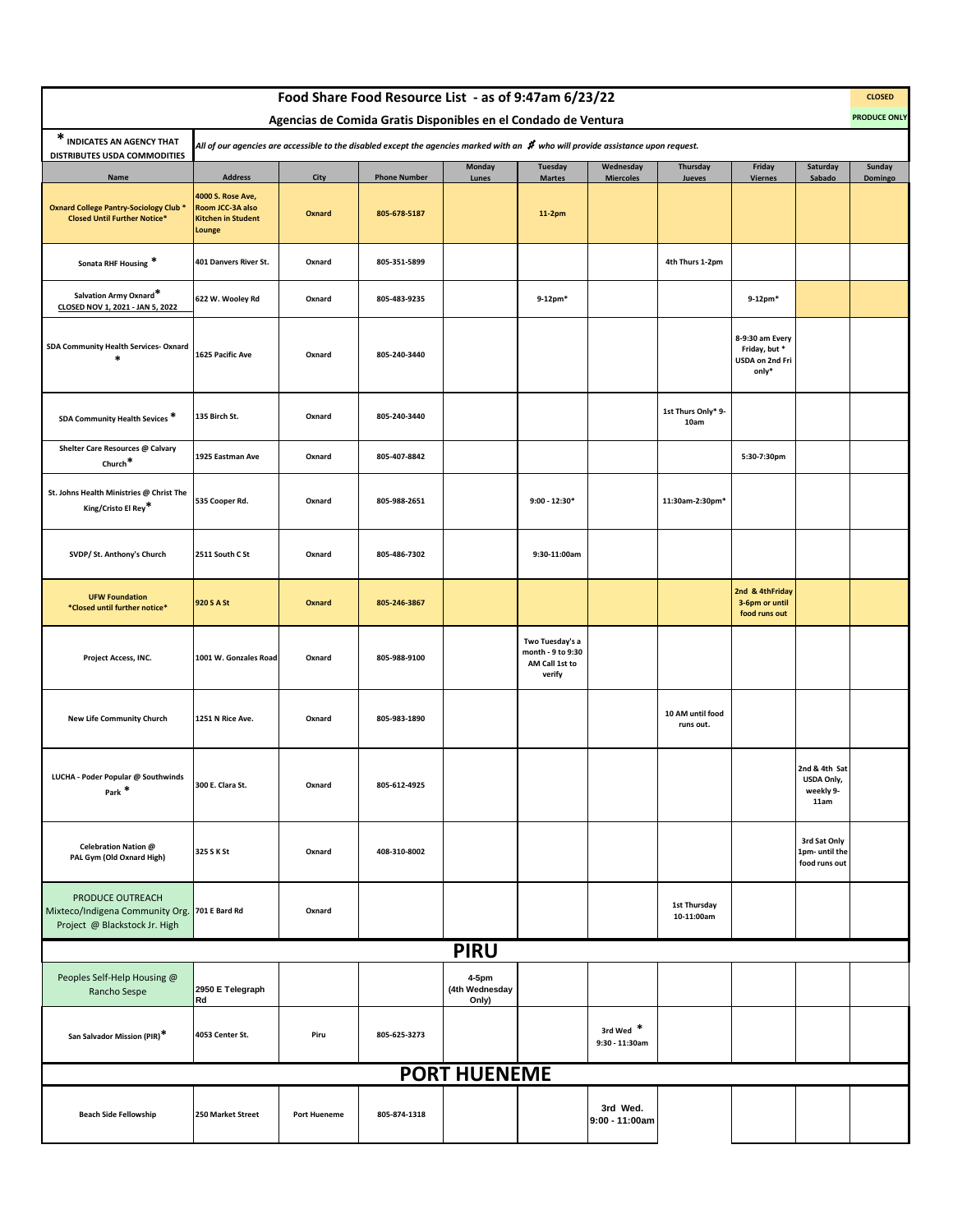| Food Share Food Resource List - as of 9:47am 6/23/22                                                                                                                                                           |                |                     |                     |               |               |                                |               |                |          |         |  |
|----------------------------------------------------------------------------------------------------------------------------------------------------------------------------------------------------------------|----------------|---------------------|---------------------|---------------|---------------|--------------------------------|---------------|----------------|----------|---------|--|
| <b>PRODUCE ONLY</b><br>Agencias de Comida Gratis Disponibles en el Condado de Ventura                                                                                                                          |                |                     |                     |               |               |                                |               |                |          |         |  |
| <b>INDICATES AN AGENCY THAT</b><br>All of our agencies are accessible to the disabled except the agencies marked with an $\#$ who will provide assistance upon request.<br><b>DISTRIBUTES USDA COMMODITIES</b> |                |                     |                     |               |               |                                |               |                |          |         |  |
|                                                                                                                                                                                                                |                |                     |                     | <b>Monday</b> | Tuesday       | Wednesdav                      | Thursday      | Friday         | Saturdav | Sunday  |  |
| Name                                                                                                                                                                                                           | <b>Address</b> | City                | <b>Phone Number</b> | Lunes         | <b>Martes</b> | <b>Miercoles</b>               | <b>Jueves</b> | <b>Viernes</b> | Sabado   | Domingo |  |
| Channel Islands Vineyard Church <sup>**</sup>                                                                                                                                                                  | 415 Pearson Rd | <b>Port Hueneme</b> | 805-218-9000        |               |               | $1:30$ pm-4:30pm <sup>**</sup> |               |                |          |         |  |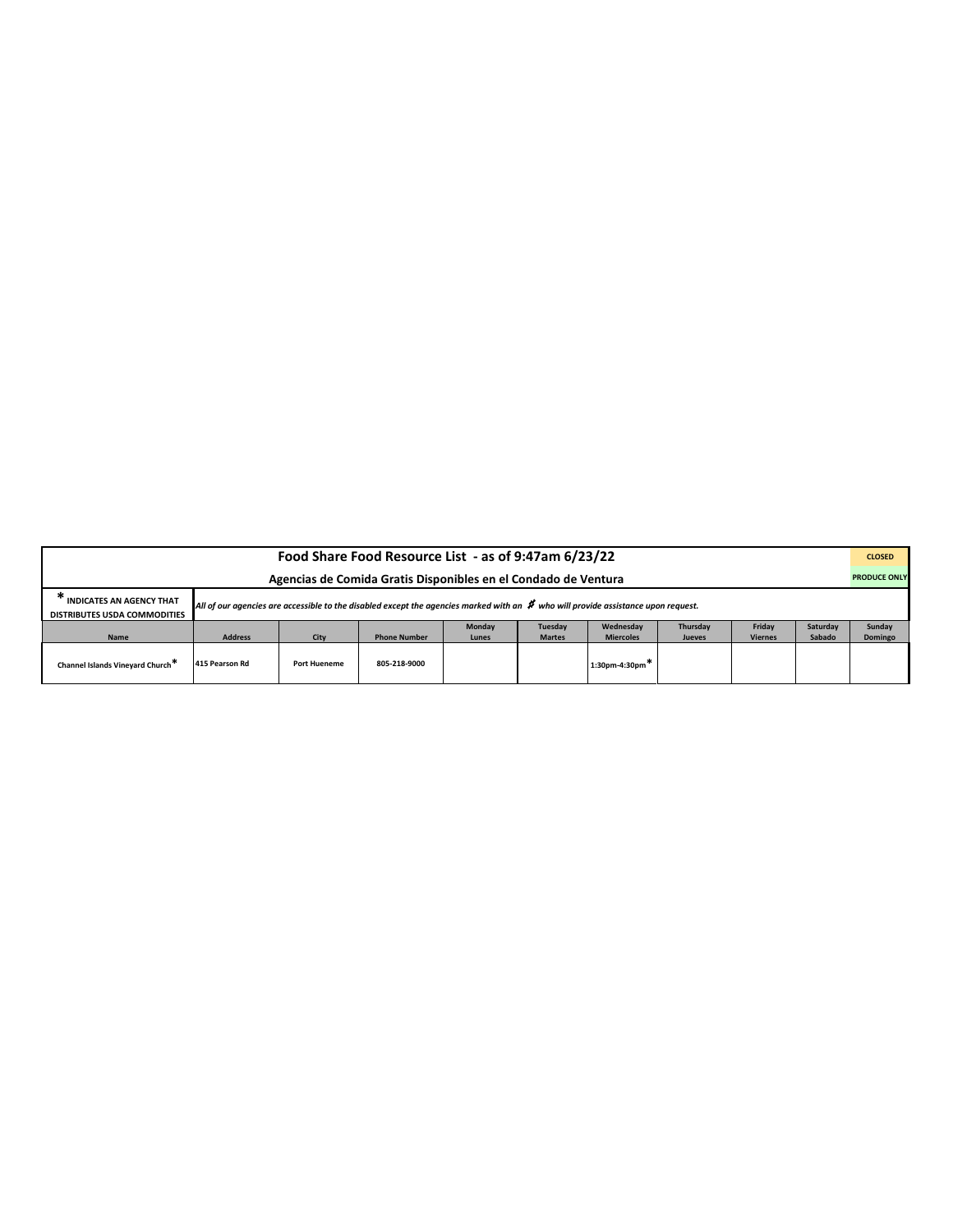|                                                                                |                                     |                             | Food Share Food Resource List - as of 9:47am 6/23/22                                                                                                                                                   |                                  |                                                                                                  |                                     |                                                                                         |                                                               |                                                                            | <b>CLOSED</b><br><b>PRODUCE ONLY</b> |
|--------------------------------------------------------------------------------|-------------------------------------|-----------------------------|--------------------------------------------------------------------------------------------------------------------------------------------------------------------------------------------------------|----------------------------------|--------------------------------------------------------------------------------------------------|-------------------------------------|-----------------------------------------------------------------------------------------|---------------------------------------------------------------|----------------------------------------------------------------------------|--------------------------------------|
| * INDICATES AN AGENCY THAT                                                     |                                     |                             | Agencias de Comida Gratis Disponibles en el Condado de Ventura<br>All of our agencies are accessible to the disabled except the agencies marked with an $\,$ who will provide assistance upon request. |                                  |                                                                                                  |                                     |                                                                                         |                                                               |                                                                            |                                      |
| DISTRIBUTES USDA COMMODITIES                                                   |                                     |                             |                                                                                                                                                                                                        | Monday                           | Tuesday                                                                                          | Wednesday                           | Thursday                                                                                | Friday                                                        | Saturday                                                                   | Sunday                               |
| Name<br><b>Evangelistic Missionary *</b><br><b>CLOSED UNTIL FURTHER NOTICE</b> | <b>Address</b><br>117 Pearl St      | City<br><b>Port Hueneme</b> | <b>Phone Number</b><br>805-986-1922                                                                                                                                                                    | Lunes                            | <b>Martes</b><br>3rd Tuesday only.<br>11 AM to 1 PM                                              | <b>Miercoles</b>                    | Jueves                                                                                  | <b>Viernes</b>                                                | Sabado                                                                     | Domingo                              |
| Fleet Reserve* #<br>NQ<br>PANTRY IN NOVEMBER --- REOPENS<br>12/18/21           | <b>Naval Base Ventura</b><br>County | <b>Port Hueneme</b>         | 732-814-1044                                                                                                                                                                                           |                                  |                                                                                                  |                                     |                                                                                         |                                                               | 3rd Sat<br>9:00-12:00pm<br><b>Must have</b><br><b>Naval Base</b><br>access |                                      |
|                                                                                |                                     |                             |                                                                                                                                                                                                        | <b>SANTA PAULA</b>               |                                                                                                  |                                     |                                                                                         |                                                               |                                                                            |                                      |
| Love Without Borders @ Red Barn Parking<br>Lot                                 | 1101 E. Main St.                    | Santa Paula                 | 905-873-6468                                                                                                                                                                                           |                                  |                                                                                                  |                                     |                                                                                         | <b>Begins 5/27/22</b><br>2nd, 3rd, 4th,<br>5th<br>5:00-6:00pm |                                                                            |                                      |
| LUCHA - Poder Popular                                                          | 113 N Mill Rd                       | Santa Paula                 | 805-317-1040                                                                                                                                                                                           |                                  |                                                                                                  |                                     | 2-4pm                                                                                   |                                                               |                                                                            |                                      |
| Spirit of Santa Paula/ Many Meals @1st<br>Presbyterian Church*                 | 121 N. Davis St.                    | Santa Paula                 | 805-340-5025                                                                                                                                                                                           |                                  |                                                                                                  | 4:30 - 6:00pm Hot<br>Meal & Pantry* |                                                                                         |                                                               |                                                                            |                                      |
| Spirit of Santa Paula/ Many Meals*                                             | 1498 Harvard St.                    | Santa Paula                 | 805-229-7750                                                                                                                                                                                           |                                  |                                                                                                  |                                     |                                                                                         |                                                               | 2:30-3:30pm<br>USDA*                                                       |                                      |
| Valley Community Foursquare Church                                             | 611 East Main St.                   | Santa Paula                 | 805-525-4273                                                                                                                                                                                           |                                  | 8:00-9:00am                                                                                      |                                     |                                                                                         |                                                               |                                                                            |                                      |
| <b>PRODUCE OUTREACH</b><br>@ Rodney Fernandez Apts.                            | 212 W. Santa Barbara<br>St          | Santa Paula                 | 805-933-7400                                                                                                                                                                                           |                                  |                                                                                                  |                                     |                                                                                         | 1st Friday 9:00-<br>10:30am                                   |                                                                            |                                      |
|                                                                                |                                     |                             |                                                                                                                                                                                                        | <b>SIMI VALLEY</b>               |                                                                                                  |                                     |                                                                                         |                                                               |                                                                            |                                      |
| Centro Familiar Nueva Esperanza                                                | 4680 Alamo St.                      | Simi Valley                 | 805-813-8751                                                                                                                                                                                           |                                  |                                                                                                  |                                     |                                                                                         | 11:00-1:00pm<br>Drive-thru                                    |                                                                            |                                      |
| New Beginnings Christian Fellowship                                            | 2816 N. Sycamore Dr.                | Simi Valley                 | 805-522-3555                                                                                                                                                                                           | 2nd & 4th<br>4:30pm-6:00pm       |                                                                                                  |                                     |                                                                                         |                                                               |                                                                            |                                      |
| <b>New Heart Foursquare Church</b>                                             | 4200 Township Ave                   | Simi Valley                 | 805-583-3433                                                                                                                                                                                           |                                  |                                                                                                  |                                     |                                                                                         |                                                               |                                                                            | 11:15-11:45am                        |
| Salvation Army Simi Valley Care and<br>Share*                                  | 1407 Los Angeles Ave.<br>Unit #P    | Simi Valley                 | 805-527-1070                                                                                                                                                                                           |                                  |                                                                                                  |                                     | 10:00am-12:00pm*                                                                        |                                                               |                                                                            |                                      |
| Samaritan Center Simi Valley* #                                                | 280 Royal Ave.                      | Simi Valley                 | 805-579-9166                                                                                                                                                                                           | 9:00-10:00am<br><b>Hot meals</b> | 9:00-10:00am<br>Hot meals &<br><sup>k</sup> 12:30pm-1:00pm<br><b>Drive-Thru Pantry</b><br>& USDA |                                     | 9:00-10:00am<br>Hot meals &<br>$*$ 12:30pm-1:00pm<br>Drive-thru Pantry &<br><b>USDA</b> |                                                               | 6:00-9:00am<br><b>Hot meals</b><br>Only                                    |                                      |
| SEWA INTERNATIONAL @ Sequoia Middle<br><b>School Parking Lot</b>               | 601 Royal Ave.                      | Simi Valley                 | 805-367-1185                                                                                                                                                                                           |                                  |                                                                                                  |                                     |                                                                                         | *3:00pm -<br>6:00pm<br>Drive-thru only                        |                                                                            |                                      |
| Shepherd of the Valley                                                         | 4191 Cochran Ave.                   | Simi Valley                 | 805-526-7577                                                                                                                                                                                           |                                  |                                                                                                  |                                     | 3:00pm-6:00pm                                                                           |                                                               |                                                                            |                                      |
| Simi Second Missionary Baptist*                                                | 1063 Pacific Ave.                   | Simi Valley                 | 805-428-4731                                                                                                                                                                                           |                                  |                                                                                                  |                                     | 2nd & 4th 4:00-<br>$5:00 \text{pm}$ *                                                   |                                                               |                                                                            |                                      |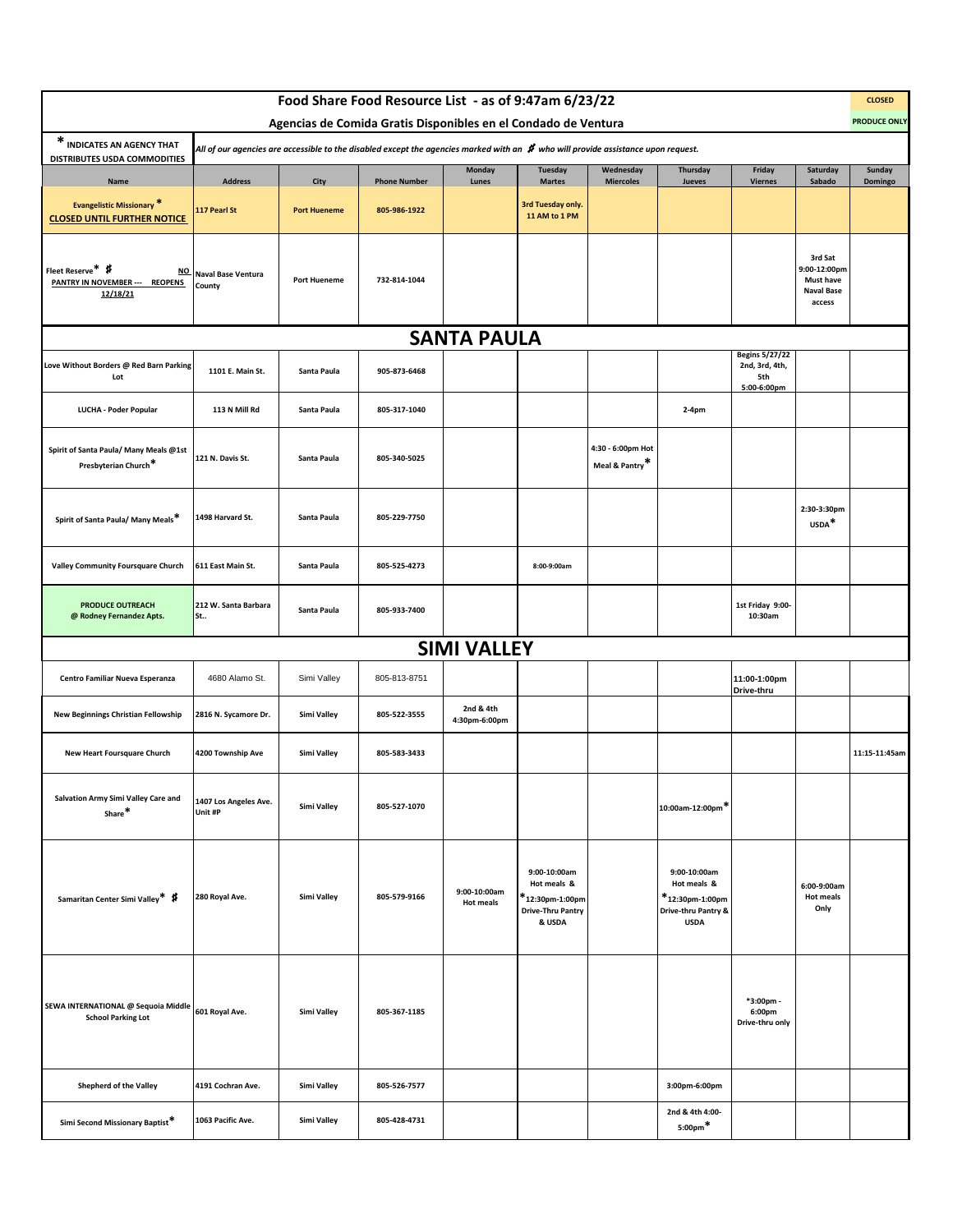| Food Share Food Resource List - as of 9:47am 6/23/22                                                                                                                                                           |                 |             |                     |               |               |                              |               |                |          |         |  |
|----------------------------------------------------------------------------------------------------------------------------------------------------------------------------------------------------------------|-----------------|-------------|---------------------|---------------|---------------|------------------------------|---------------|----------------|----------|---------|--|
| <b>PRODUCE ONLY</b><br>Agencias de Comida Gratis Disponibles en el Condado de Ventura                                                                                                                          |                 |             |                     |               |               |                              |               |                |          |         |  |
| <b>INDICATES AN AGENCY THAT</b><br>All of our agencies are accessible to the disabled except the agencies marked with an $\#$ who will provide assistance upon request.<br><b>DISTRIBUTES USDA COMMODITIES</b> |                 |             |                     |               |               |                              |               |                |          |         |  |
|                                                                                                                                                                                                                |                 |             |                     | <b>Monday</b> | Tuesday       | Wednesdav                    | Thursdav      | Fridav         | Saturday | Sunday  |  |
| Name                                                                                                                                                                                                           | <b>Address</b>  | City        | <b>Phone Number</b> | Lunes         | <b>Martes</b> | <b>Miercoles</b>             | <b>Jueves</b> | <b>Viernes</b> | Sabado   | Domingo |  |
| St. Rose of Lima/Mother Teresa <sup>*</sup>                                                                                                                                                                    | 1305 Royal Ave. | Simi Valley | 805-581-0957        |               |               | $4:00-6:00$ pm <sup>**</sup> |               |                |          |         |  |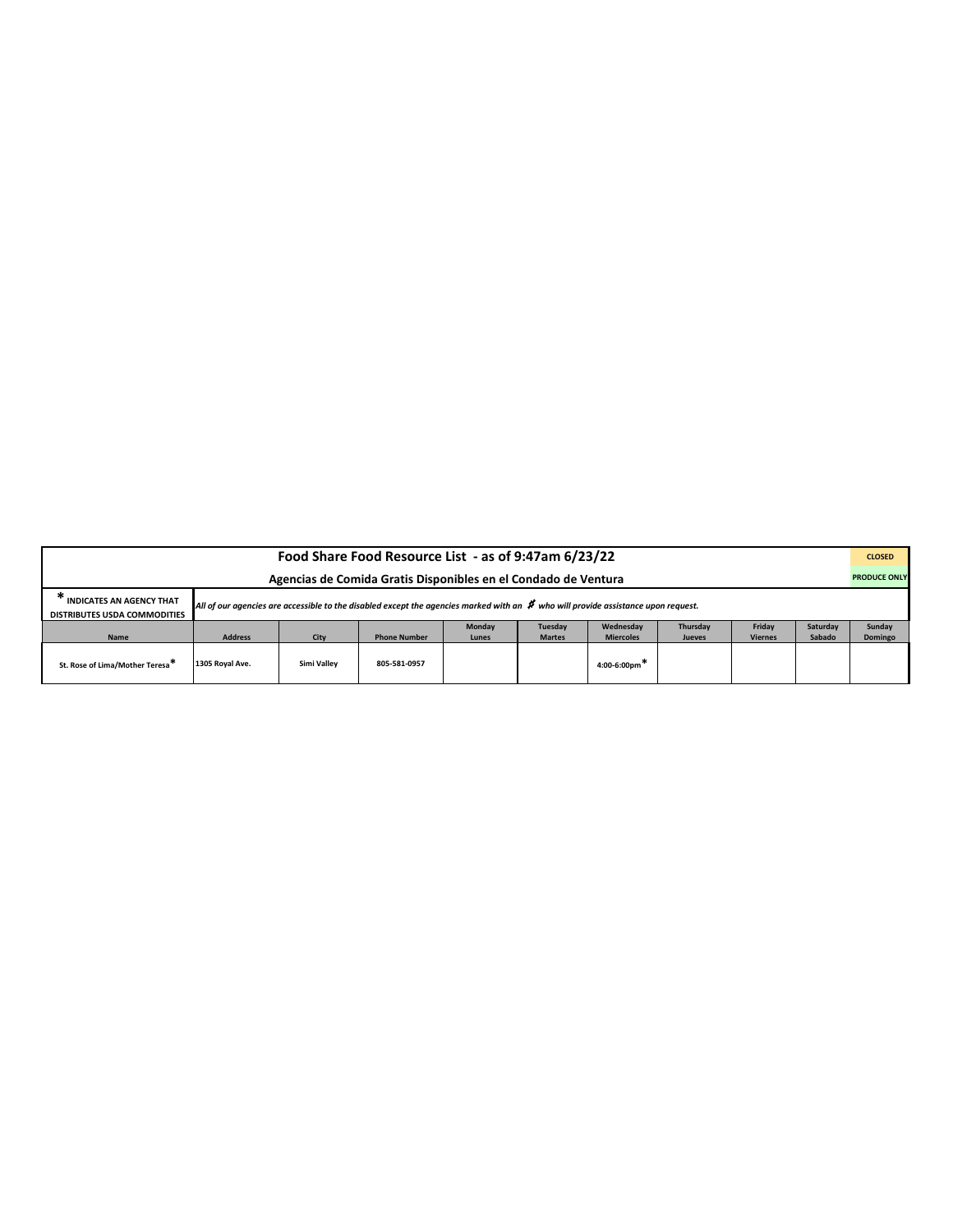|                                                                                                      |                                                          |                      | Food Share Food Resource List - as of 9:47am 6/23/22                                                                                 |                              |                                 |                                                                                        |                                     |                                              |                                           | <b>CLOSED</b>       |
|------------------------------------------------------------------------------------------------------|----------------------------------------------------------|----------------------|--------------------------------------------------------------------------------------------------------------------------------------|------------------------------|---------------------------------|----------------------------------------------------------------------------------------|-------------------------------------|----------------------------------------------|-------------------------------------------|---------------------|
|                                                                                                      |                                                          |                      | Agencias de Comida Gratis Disponibles en el Condado de Ventura                                                                       |                              |                                 |                                                                                        |                                     |                                              |                                           | <b>PRODUCE ONLY</b> |
| * INDICATES AN AGENCY THAT<br>DISTRIBUTES USDA COMMODITIES                                           |                                                          |                      | All of our agencies are accessible to the disabled except the agencies marked with an $\,$ who will provide assistance upon request. |                              |                                 |                                                                                        |                                     |                                              |                                           |                     |
| <b>Name</b>                                                                                          | <b>Address</b>                                           | City                 | <b>Phone Number</b>                                                                                                                  | <b>Monday</b><br>Lunes       | <b>Tuesday</b><br><b>Martes</b> | Wednesday<br><b>Miercoles</b>                                                          | Thursday<br>Jueves                  | Friday<br><b>Viernes</b>                     | Saturday<br>Sabado                        | Sunday<br>Domingo   |
|                                                                                                      |                                                          |                      |                                                                                                                                      | <b>SOMIS</b>                 |                                 |                                                                                        |                                     |                                              |                                           |                     |
| <b>Somis Pantry</b><br>at Faith Baptist Church                                                       | 3300 West St.<br>next to Somis School &<br>playing field | Somis                | 805-377-2270                                                                                                                         |                              | 2nd Tues<br>1:00-4:00pm         |                                                                                        |                                     |                                              |                                           |                     |
|                                                                                                      |                                                          |                      |                                                                                                                                      | <b>THOUSAND OAKS</b>         |                                 |                                                                                        |                                     |                                              |                                           |                     |
| Adelante Comunidad Conejo @ Shadows<br>Apts                                                          | 1949 Los Feliz Dr.                                       | <b>Thousand Oaks</b> | 805-338-7066                                                                                                                         |                              |                                 |                                                                                        |                                     | 2nd Only 4:00-<br>5:00pm                     |                                           |                     |
| Adelante Comunidad Conejo @ Conejo<br>Elementary School - "Open Air<br><b>Community Free Market"</b> | 280 N. Conejo School<br>Dr.                              | <b>Thousand Oaks</b> | 805-495-7058                                                                                                                         |                              |                                 |                                                                                        |                                     |                                              | 4th Only<br>10:00am-<br>12:00pm           |                     |
| Christian Church of Thousand Oaks*                                                                   | 301 Avenida de las<br>Flores                             | <b>Thousand Oaks</b> | 805-492-2474                                                                                                                         | 1st & 3rd<br>4:00-6:00pm $*$ |                                 |                                                                                        |                                     |                                              |                                           |                     |
| Seventh-day Adventist Church-Thousand<br>Oaks <sup>*</sup>                                           | 480 W Gainsborough<br>Rd                                 | <b>Thousand Oaks</b> | 805-551-7345                                                                                                                         |                              | 1-2pm Drive-thru<br>only        |                                                                                        |                                     |                                              |                                           |                     |
| SVDP - St. Paschal Baylon *                                                                          | 155 E. Janss Rd.                                         | <b>Thousand Oaks</b> | 805-496-0222                                                                                                                         |                              |                                 |                                                                                        |                                     |                                              | 9:00am -<br>10:00am<br>Drive-thru<br>only |                     |
| Many Mansions / Shadow Hills*<br>(Community Room)                                                    | 227 E. Wilbur Rd.                                        | <b>Thousand Oaks</b> | 805-520-4818                                                                                                                         |                              |                                 |                                                                                        |                                     | 2nd Friday *<br>12:00-2:00pm                 |                                           |                     |
| <b>United Methodist Church</b>                                                                       | 1000 Janss Rd.                                           | <b>Thousand Oaks</b> | 805-495-7215                                                                                                                         |                              |                                 |                                                                                        |                                     | 1st, 3rd, 5th<br>Fridays 11:15am-<br>12:15pm |                                           |                     |
| <b>PRODUCE OUTREACH</b><br>Conejo Valley Food Resource Network @<br><b>Fiore Playfields</b>          | 1550 Avenida de los<br>Arboles                           | <b>Thousand Oaks</b> | 805-381-2791                                                                                                                         |                              |                                 |                                                                                        |                                     | 1st&3rd Friday<br>9:00-10:30am               |                                           |                     |
| <b>PRODUCE OUTREACH</b><br><b>Westminster Free Clinic @ United</b><br><b>Methodist Church</b>        | 1000 Janss Rd.                                           | <b>Thousand Oaks</b> | 805-241-8366                                                                                                                         |                              |                                 | Produce: 1 x every<br>3 months call for<br>schedule Pantry:<br>5:30pm-6:30pm<br>weekly |                                     |                                              |                                           |                     |
|                                                                                                      |                                                          |                      |                                                                                                                                      | <b>VENTURA</b>               |                                 |                                                                                        |                                     |                                              |                                           |                     |
| Catholic Charities Ventura*                                                                          | 303 N. Ventura Ave.                                      | Ventura              | 805-643-4694                                                                                                                         |                              | $9:00-11:30$ am*<br>1:00-2:30pm |                                                                                        | 9:00-11:30am*<br>1:00-2:30pm        |                                              |                                           |                     |
| CEDC - Azahar Place Apartments *                                                                     | 11370 Mimosa St                                          | Ventura              | 805-647-2700                                                                                                                         |                              |                                 | 1st & 3rd Wed<br>4:30-5:30pm*                                                          |                                     |                                              |                                           |                     |
| Sacred Heart Food Pantry @ Cabrillo<br>Village*                                                      | 1515 S Saticoy Ave.                                      | Ventura              | 805-701-4567                                                                                                                         |                              |                                 | 2nd, 4th $*$<br>10:00-12:00pm                                                          |                                     |                                              |                                           |                     |
| Community Presbyterian Church*                                                                       | 1555 Poli St.                                            | Ventura              | 805-985-3917                                                                                                                         |                              |                                 |                                                                                        | 9am-10:30am*<br>(No dist. 5th week) |                                              |                                           |                     |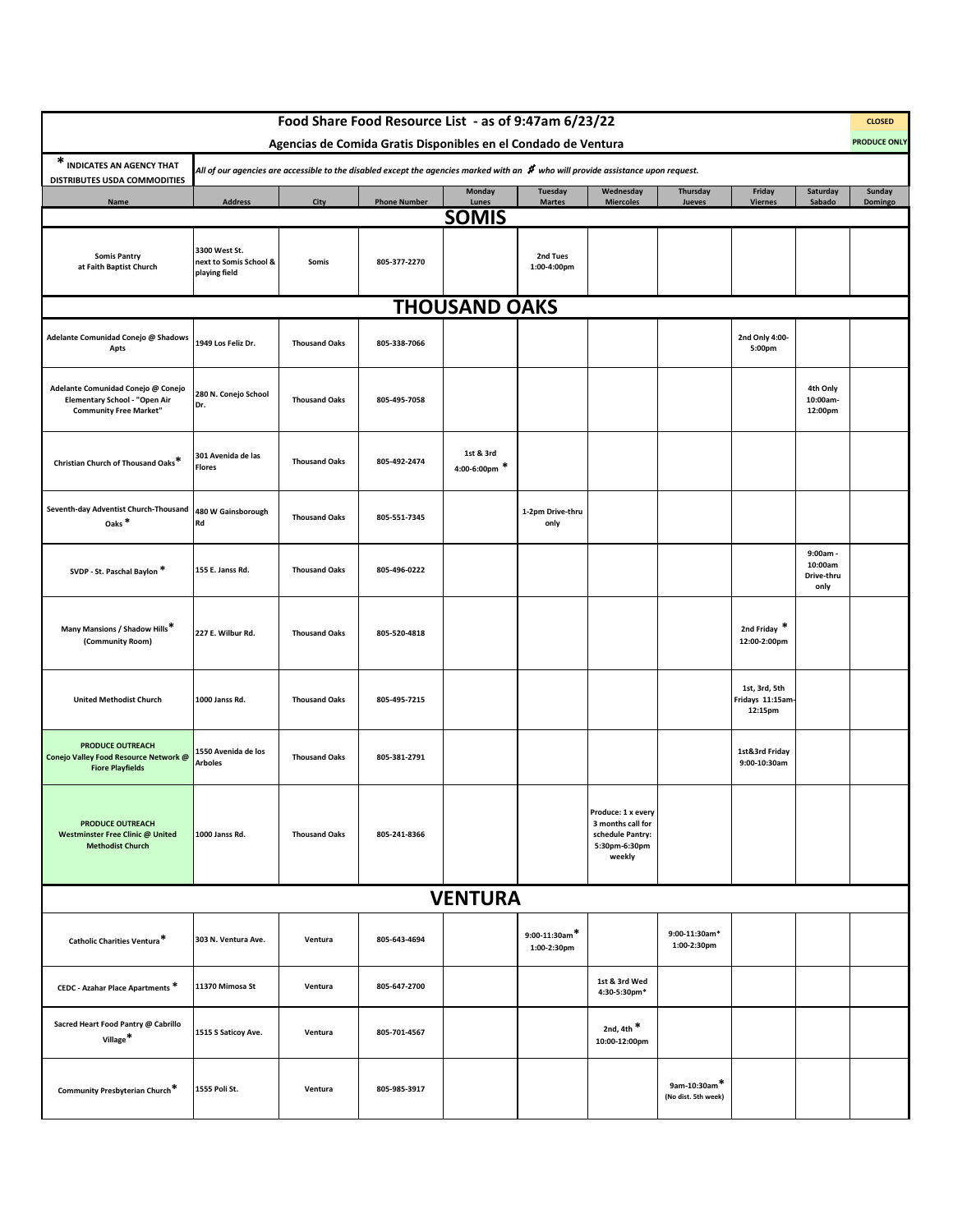|                                                                                                             |                                                                         |                     | Food Share Food Resource List - as of 9:47am 6/23/22                                                                                 |                            |                            |                                                                                      |                                                       |                                                    |                                                                                       | <b>CLOSED</b>                 |
|-------------------------------------------------------------------------------------------------------------|-------------------------------------------------------------------------|---------------------|--------------------------------------------------------------------------------------------------------------------------------------|----------------------------|----------------------------|--------------------------------------------------------------------------------------|-------------------------------------------------------|----------------------------------------------------|---------------------------------------------------------------------------------------|-------------------------------|
| * INDICATES AN AGENCY THAT                                                                                  |                                                                         |                     | Agencias de Comida Gratis Disponibles en el Condado de Ventura                                                                       |                            |                            |                                                                                      |                                                       |                                                    |                                                                                       | <b>PRODUCE ONLY</b>           |
| DISTRIBUTES USDA COMMODITIES                                                                                |                                                                         |                     | All of our agencies are accessible to the disabled except the agencies marked with an $\,$ who will provide assistance upon request. | <b>Monday</b>              | Tuesday                    | Wednesday                                                                            | Thursday                                              | Friday                                             | Saturday                                                                              | Sunday                        |
| Name                                                                                                        | <b>Address</b>                                                          | City                | <b>Phone Number</b>                                                                                                                  | Lunes                      | <b>Martes</b>              | <b>Miercoles</b>                                                                     | Jueves                                                | <b>Viernes</b>                                     | Sabado                                                                                | Domingo                       |
| CONNECT CHURCH - 1st Assembly of God 348 N. Kimball Rd.                                                     |                                                                         | Ventura             | 805-647-2004                                                                                                                         |                            |                            |                                                                                      |                                                       |                                                    | 3rd Saturday<br>10:00-<br>12:00pm Drive<br>Thru Only NO<br>Distribution<br>April 2022 |                               |
| Project Understanding*                                                                                      | 2734 Johnson Dr. Suite                                                  | Ventura             | 805-652-1326                                                                                                                         | 9:00am-12:00pm*            |                            | 9:00am-12:00pm*                                                                      |                                                       | 9:00am-<br>$12:00 \text{pm}^*$                     |                                                                                       |                               |
| <b>Community Bible Church</b>                                                                               | 5040 Telegraph Rd.                                                      | Ventura             | 805-339-0019                                                                                                                         |                            |                            |                                                                                      |                                                       |                                                    | 2nd & 4th<br>10:00-<br>12:00pm                                                        |                               |
| <b>Power House Church</b>                                                                                   | 365 S Seaward Ave.                                                      | Ventura             | 805-643-2273                                                                                                                         |                            |                            |                                                                                      |                                                       |                                                    |                                                                                       | 2nd Sunday @<br>2:00 - 3:00pm |
| Salvation Army (East End)*                                                                                  | 650 S Petit                                                             | Ventura             | 805-659-3598                                                                                                                         |                            |                            | 9 AM - 12 PM<br>USDA on 2nd* &<br>$4th$ *                                            |                                                       | $1-3pm$<br>non USDA                                |                                                                                       |                               |
| <b>Springs of Life Baptist Church</b>                                                                       | 9000 Nye Rd.                                                            | Ventura             | 805-613-8070                                                                                                                         |                            |                            |                                                                                      |                                                       |                                                    | 3rd Saturday<br>only 9:00am<br>11:00am                                                |                               |
| Temple Beth Torah <sup>*</sup>                                                                              | 7620 Foothill Rd.                                                       | Ventura             | 805-647-4181                                                                                                                         |                            | $9:30-10:30$ am*           |                                                                                      |                                                       |                                                    |                                                                                       |                               |
| <b>The River Community</b>                                                                                  | 859 E Santa Clara Ave.                                                  | Ventura             | 805-648-7955                                                                                                                         | 11:00 - 1:00pm             |                            |                                                                                      |                                                       |                                                    |                                                                                       |                               |
| <b>PRODUCE OUTREACH</b><br><b>Westpark Community Center*</b>                                                | 450 W Harrison Ave                                                      | Ventura             | 805-648-1895                                                                                                                         |                            |                            | 3rd Wednesday*<br>3:30-4:30pm                                                        |                                                       |                                                    |                                                                                       |                               |
|                                                                                                             |                                                                         |                     |                                                                                                                                      | <b>WESTLAKE</b>            |                            |                                                                                      |                                                       |                                                    |                                                                                       |                               |
| <b>Calvary Community Church</b>                                                                             | 5495 Via Rocas                                                          | Westlake            | 818-575-2271                                                                                                                         |                            | 10:00-11:00pm              |                                                                                      |                                                       |                                                    |                                                                                       |                               |
|                                                                                                             |                                                                         |                     | <b>Diaper Bank Only Sites</b>                                                                                                        |                            |                            |                                                                                      |                                                       |                                                    |                                                                                       |                               |
| Conejo Community Outreach                                                                                   | Board@conejocom<br>nunityoutreach.co<br>m                               | <b>Newbury Park</b> |                                                                                                                                      | email for<br>9:00am-8:00pm | email for<br>9:00am-8:00pm | email for<br>Appointment Only   Appointment Only   Appointment Only<br>9:00am-8:00pm | email for<br><b>Appointment Only</b><br>9:00am-8:00pm | email for<br>Appointment<br>Only 9:00am-<br>8:00pm |                                                                                       |                               |
| Graceful Diapers @ Redimidos Church                                                                         | 905 Redwood St                                                          | Oxnard              | 805-940-5200                                                                                                                         |                            |                            |                                                                                      |                                                       |                                                    | 1st Saturday<br>10:00-<br>11:00am                                                     |                               |
| <b>LUCHA - Poder Popular</b><br>*Call<br>for size availability*                                             | 113 N Mills St                                                          | Santa Paula         | 805-317-1836                                                                                                                         | 10am-5pm                   |                            |                                                                                      |                                                       |                                                    |                                                                                       |                               |
| Secure Beginnings @ Ojai Unified School<br><b>District Office</b>                                           | 200 N. Montgomery<br>Rd.                                                | Ojai                | 805-646-7559 ext 6                                                                                                                   |                            |                            | 1st & 3rd 10:30am<br>$-12:30pm$                                                      |                                                       |                                                    |                                                                                       |                               |
|                                                                                                             |                                                                         |                     |                                                                                                                                      | <b>Hot Meal Only Sites</b> |                            |                                                                                      |                                                       |                                                    |                                                                                       |                               |
| Spirit of Camarillo *Closed until Further Trinity Presbyterian<br>Notice*<br><b>Many Meals of Camarillo</b> | <b>Church Hall</b><br>2304 Antonio Ave.                                 | <b>Camarillo</b>    | 805-484-0530                                                                                                                         |                            |                            |                                                                                      | 5:00-6:30 pm                                          |                                                    |                                                                                       |                               |
| <b>Spirit of Camarillo</b><br>Many Meals of Camarillo *Closed Until<br><b>Further Notice*</b>               | <b>St Mary Magdalen</b><br><b>Church Hall Crestview</b><br>at Las Posas | Camarillo           | <b>Not Available</b>                                                                                                                 | 5-6:15 dinner              |                            |                                                                                      |                                                       |                                                    |                                                                                       |                               |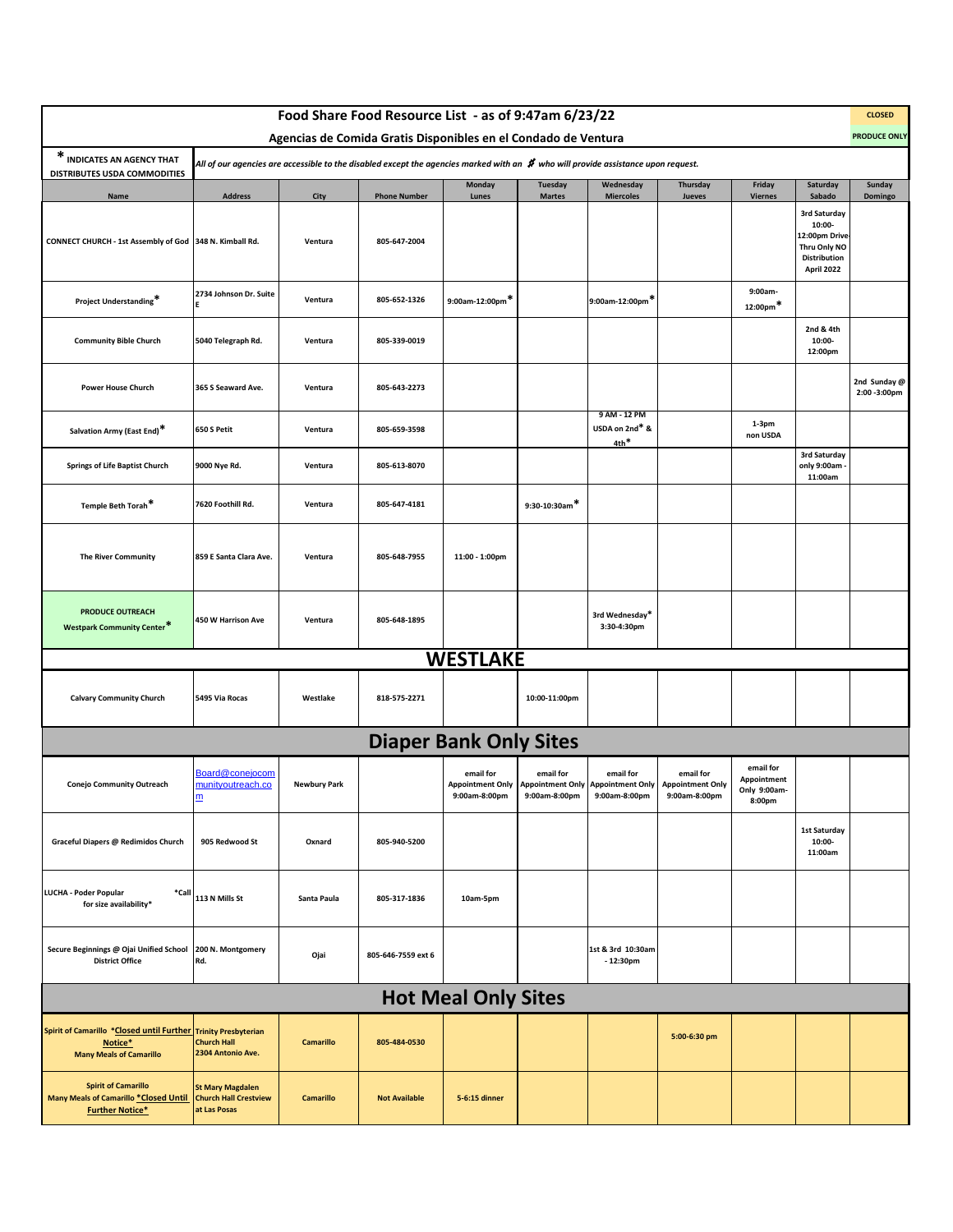|                                                                                                                                                                                     |                                                                                                                                            |             | Food Share Food Resource List - as of 9:47am 6/23/22<br>Agencias de Comida Gratis Disponibles en el Condado de Ventura               |                                             |                                             |                                             |                                             |                                             |                                            | <b>CLOSED</b><br><b>PRODUCE ONLY</b>     |
|-------------------------------------------------------------------------------------------------------------------------------------------------------------------------------------|--------------------------------------------------------------------------------------------------------------------------------------------|-------------|--------------------------------------------------------------------------------------------------------------------------------------|---------------------------------------------|---------------------------------------------|---------------------------------------------|---------------------------------------------|---------------------------------------------|--------------------------------------------|------------------------------------------|
| * INDICATES AN AGENCY THAT                                                                                                                                                          |                                                                                                                                            |             | All of our agencies are accessible to the disabled except the agencies marked with an $\,$ who will provide assistance upon request. |                                             |                                             |                                             |                                             |                                             |                                            |                                          |
| DISTRIBUTES USDA COMMODITIES<br>Name                                                                                                                                                | <b>Address</b>                                                                                                                             | City        | <b>Phone Number</b>                                                                                                                  | <b>Monday</b><br>Lunes                      | Tuesday<br><b>Martes</b>                    | Wednesday<br><b>Miercoles</b>               | Thursday<br>Jueves                          | Friday<br><b>Viernes</b>                    | Saturday<br>Sabado                         | Sunday<br>Domingo                        |
| St. Johns Health Ministries @ Christ The<br>King/Cristo El Rey* Closed Until<br><b>Further Notice*</b>                                                                              | 535 Cooper Rd.                                                                                                                             | Oxnard      | 805-988-2651                                                                                                                         |                                             | 2 to 3 PM hot meal                          |                                             |                                             |                                             |                                            |                                          |
| <b>VC Rescue Mission</b>                                                                                                                                                            | 234 E. Sixth St.                                                                                                                           | Oxnard      | 805-436-4602                                                                                                                         | 11 to 11:30 and<br>5:30 to 6 (meal<br>only) | 11 to 11:30 and<br>5:30 to 6 (meal<br>only) | 11 to 11:30 and<br>5:30 to 6 (meal<br>only) | 11 to 11:30 and<br>5:30 to 6 (meal<br>only) | 11 to 11:30 and<br>5:30 to 6 (meal<br>only) | 12-12:30 &<br>$5:30 - 6$ pm<br>(meal only) | 12-12:30 & 5:30<br>- 6 pm (meal<br>only) |
| Bread of Life - All Saints Episcopal Church                                                                                                                                         | 144 South C St.                                                                                                                            | Oxnard      | 805-320-0997                                                                                                                         |                                             |                                             |                                             |                                             |                                             |                                            | 4 pm<br>sack lunch only                  |
| Spirit of Santa Paula/ Many Meals                                                                                                                                                   | 113 N. Mill St.                                                                                                                            | Santa Paula | 805-340-5025                                                                                                                         | 9:00 - 2:00pm meal<br>only                  | 9:00 - 2:00pm<br>meal only                  | 9:00 - 2:00pm<br>meal only                  | 9:00 - 2:00pm meal<br>only                  | $9:00 - 2:00$ pm<br>meal only               |                                            |                                          |
| Spirit of Santa Paula/ Many Meals @First<br>Presbyterian Church                                                                                                                     | 121 N Davis St.                                                                                                                            | Santa Paula | 805-340-5025                                                                                                                         |                                             |                                             | 5pm - 6pm hot<br>meal                       |                                             |                                             |                                            |                                          |
| Simi Second Missionary Baptist*                                                                                                                                                     | 1063 Pacific Ave.                                                                                                                          | Simi Valley | 805-522-5241                                                                                                                         |                                             |                                             |                                             | Hot meals 4th<br>Thursday @5:30pm           |                                             |                                            |                                          |
| Many Meals at College United Methodist<br>Church                                                                                                                                    | 4300 Telegraph Rd                                                                                                                          | Ventura     | 805-856-8850                                                                                                                         |                                             |                                             | 6 to 7 PM meal<br>only                      |                                             |                                             |                                            |                                          |
| <b>Family to Family</b>                                                                                                                                                             | 303 N. Ventura Ave.                                                                                                                        | Ventura     | 818 216-0813                                                                                                                         | 11:30-12:30pm<br><b>Meals only</b>          |                                             | 11:30-12:30pm<br><b>Meals only</b>          |                                             | 11:30-12:30pm<br><b>Meals only</b>          | 8:00-9:00am<br>meals only                  | 8:00-9:00am<br>meals only                |
| <b>Calvary Community Church</b>                                                                                                                                                     | 5495 Via Rocas                                                                                                                             | Westlake    | 818-575-2271                                                                                                                         |                                             | Hot Meal @ 6:00-<br>8:00pm                  |                                             |                                             |                                             |                                            |                                          |
| The Senior Kit Program (CSFP - Commodity Supplemental Food Program) is a USDA-funded nutrition program that provides monthly food boxes to qualifying seniors aged 60+ through Food | Share distribution sites throughout Ventura County. Please bring an ID to any of our distributions below for your Monthly Senior food box. |             | USDA is an equal opportunity employer and provider.                                                                                  | <b>Senior Kit Sites</b>                     |                                             |                                             |                                             |                                             |                                            |                                          |
| <b>Mira Vista Apartments</b>                                                                                                                                                        | 2700 E. Ponderosa Dr.                                                                                                                      | Camarillo   | <b>Please contact Food</b><br>Share<br>(805) 983-7100                                                                                |                                             |                                             |                                             | 3rd Thursday<br>1:30-2:30 pm                |                                             |                                            |                                          |
| <b>Pleasant Valley Senior Center</b>                                                                                                                                                | 1605 Burnley St                                                                                                                            | Camarillo   | <b>Please contact Food</b><br>Share<br>(805) 983-7100                                                                                |                                             |                                             | 1st Wednesdav<br>9:00-11:00 am              |                                             |                                             |                                            |                                          |
| <b>Fillmore Active Adult Center</b>                                                                                                                                                 | 533 Santa Clara Ave                                                                                                                        | Fillmore    | <b>Please contact Food</b><br>Share<br>(805) 983-7100                                                                                |                                             | 1st Tuesday<br>9:00-11:00 am                | 3rd Wednesday<br>12:00-1:00pm               |                                             |                                             |                                            |                                          |
| St. Francis of Assisi Church                                                                                                                                                        | 1048 Ventura St                                                                                                                            | Fillmore    | <b>Please contact Food</b><br>Share<br>(805) 983-7100                                                                                |                                             |                                             |                                             |                                             | <b>1st Friday</b><br>11:30-12:30 pm         |                                            |                                          |
| <b>Faith Lutheran Church</b>                                                                                                                                                        | 123 Park Ln                                                                                                                                | Moorpark    | <b>Please contact Food</b><br>Share<br>(805) 983-7100                                                                                |                                             |                                             | 1st Wednesday<br>2:00-3:00 pm               |                                             |                                             |                                            |                                          |
| <b>Tafoya Terrace Apartments</b>                                                                                                                                                    | 344 Charles St                                                                                                                             | Moorpark    | <b>Please contact Food</b><br>Share<br>(805) 983-7100                                                                                | 3rd Monday<br>2:00-2:45 pm                  |                                             |                                             |                                             |                                             |                                            |                                          |
| <b>St. Thomas Aquinas</b>                                                                                                                                                           | 185 St. Thomas Dr                                                                                                                          | Ojai        | <b>Please contact Food</b><br>Share<br>(805) 983-7100                                                                                |                                             |                                             |                                             | 1st Thursday<br>9:00-10:00 am               |                                             |                                            |                                          |
| <b>Camino Del Sol Apartments</b>                                                                                                                                                    | 1910 Camino Del Sol                                                                                                                        | Oxnard      | <b>Please contact Food</b><br>Share<br>(805) 983-7100                                                                                |                                             | 2nd Tuesday<br>3:00-4:00 pm                 |                                             |                                             |                                             |                                            |                                          |
| <b>Church of the Nazarene</b>                                                                                                                                                       | 1630 Saviers Rd.                                                                                                                           | Oxnard      | <b>Please contact Food</b><br>Share<br>(805) 983-7100                                                                                |                                             |                                             |                                             |                                             | 3rd Friday 2:00-<br>3:00pm                  |                                            |                                          |
| **Food Share Warehouse**                                                                                                                                                            | 4156 Southbank Rd.                                                                                                                         | Oxnard      | <b>Please contact Food</b><br>Share<br>(805) 983-7100                                                                                |                                             |                                             |                                             | <b>Last Thursday</b><br>2:00-3:00 pm        |                                             |                                            |                                          |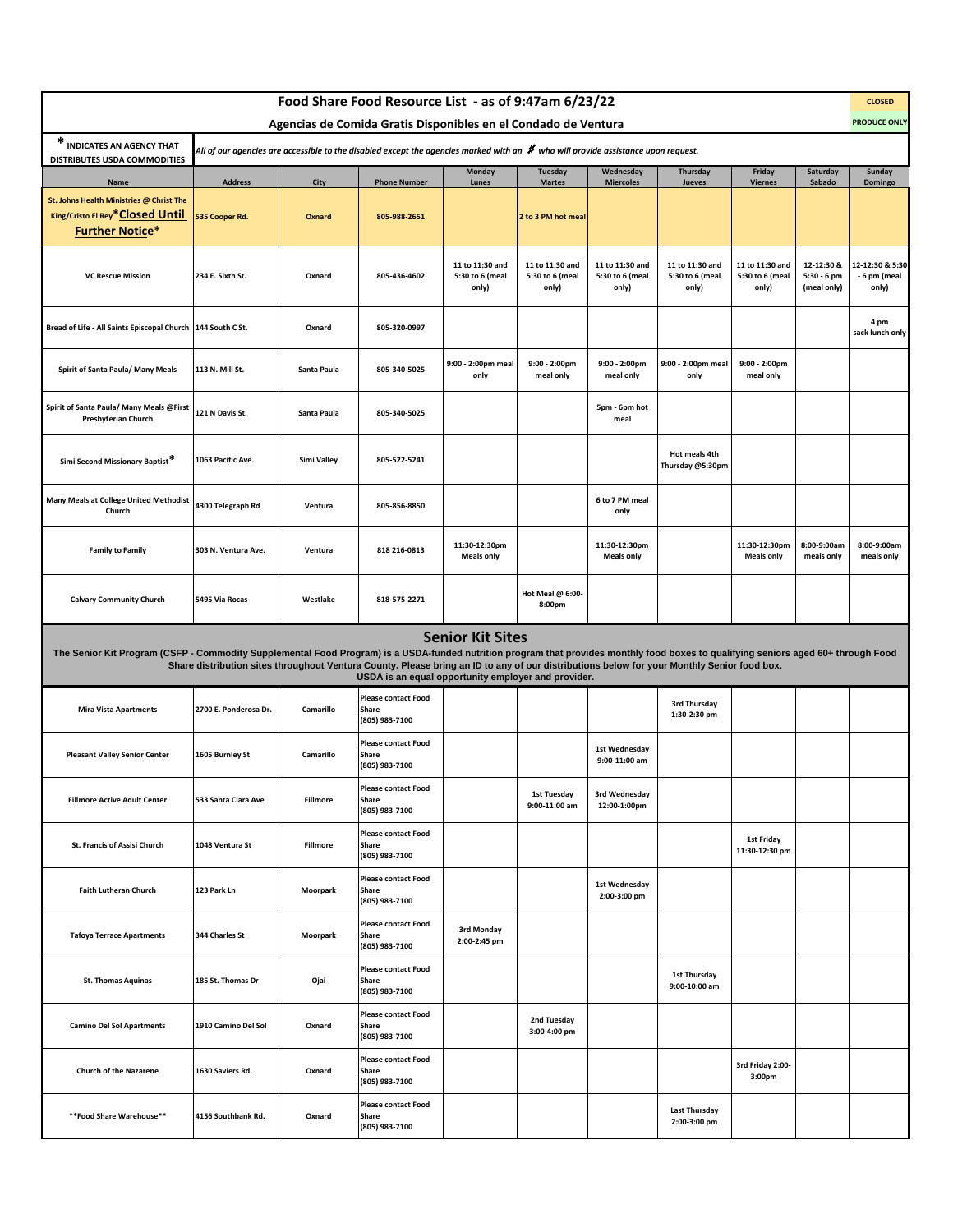|                                            |                                                                                                                                                                                                                                                                                            |             | Food Share Food Resource List - as of 9:47am 6/23/22  |                                                |                               |                                |                               |                                                |                              | <b>CLOSED</b><br><b>PRODUCE ONLY</b> |  |  |
|--------------------------------------------|--------------------------------------------------------------------------------------------------------------------------------------------------------------------------------------------------------------------------------------------------------------------------------------------|-------------|-------------------------------------------------------|------------------------------------------------|-------------------------------|--------------------------------|-------------------------------|------------------------------------------------|------------------------------|--------------------------------------|--|--|
| * INDICATES AN AGENCY THAT                 | Agencias de Comida Gratis Disponibles en el Condado de Ventura<br>All of our agencies are accessible to the disabled except the agencies marked with an $\bm{\sharp}$ who will provide assistance upon request.<br>Wednesday<br>Friday<br>Saturday<br>Monday<br><b>Tuesday</b><br>Thursday |             |                                                       |                                                |                               |                                |                               |                                                |                              |                                      |  |  |
| DISTRIBUTES USDA COMMODITIES<br>Name       | <b>Address</b>                                                                                                                                                                                                                                                                             | City        | <b>Phone Number</b>                                   | Lunes                                          | <b>Martes</b>                 | <b>Miercoles</b>               | Jueves                        | <b>Viernes</b>                                 | Sabado                       | Sunday<br>Domingo                    |  |  |
| <b>Grace Bible Church</b>                  | 936 W 5th St                                                                                                                                                                                                                                                                               | Oxnard      | <b>Please contact Food</b><br>Share<br>(805) 983-7100 |                                                |                               |                                | 1st Thursday<br>1:00-2:00 pm  |                                                |                              |                                      |  |  |
| <b>Heritage Apartments</b>                 | 820 South E St                                                                                                                                                                                                                                                                             | Oxnard      | <b>Please contact Food</b><br>Share<br>(805) 983-7100 |                                                | 4th Tuesday<br>10:00-11:00 am |                                |                               |                                                |                              |                                      |  |  |
| <b>Oxnard PAL</b>                          | 350 South K St                                                                                                                                                                                                                                                                             | Oxnard      | <b>Please contact Food</b><br>Share<br>(805) 983-7100 |                                                |                               |                                |                               | 4th Friday<br>9:00-11:00 am                    |                              |                                      |  |  |
| Mary Star of the Sea                       | 200 E Bard Rd                                                                                                                                                                                                                                                                              | Oxnard      | <b>Please contact Food</b><br>Share<br>(805) 983-7100 | 4th Monday 2:00-<br>3:30 pm                    |                               |                                |                               |                                                |                              |                                      |  |  |
| <b>New Life Community Church</b>           | 1251 N Rice Ave                                                                                                                                                                                                                                                                            | Oxnard      | <b>Please contact Food</b><br>Share<br>(805) 983-7100 |                                                |                               |                                | 4th Thursday<br>9:00-10:30 am |                                                |                              |                                      |  |  |
| Nyeland Promise (Boys & Girls Club)        | 3334 Santa Clara Ave                                                                                                                                                                                                                                                                       | Oxnard      | <b>Please contact Food</b><br>Share<br>(805) 983-7100 | 4th Monday<br>10:30-11:30 am                   |                               |                                |                               |                                                |                              |                                      |  |  |
| Our Lady of Guadalupe                      | 500 N Juanita Ave                                                                                                                                                                                                                                                                          | Oxnard      | <b>Please contact Food</b><br>Share<br>(805) 983-7100 |                                                |                               | 4th Wednesday<br>9:00-10:00 am | 3rd Thursday<br>9:00-11:00 am |                                                |                              |                                      |  |  |
| <b>Pacific Point Apartments</b>            | 1001 W Gonzales Rd                                                                                                                                                                                                                                                                         | Oxnard      | <b>Please contact Food</b><br>Share<br>(805) 983-7100 |                                                |                               | 4th Wednesday<br>4:00-5:00 pm  |                               |                                                |                              |                                      |  |  |
| <b>Palm Vista Housing</b>                  | 801 South C St                                                                                                                                                                                                                                                                             | Oxnard      | <b>Please contact Food</b><br>Share<br>(805) 983-7100 | 2nd Monday 1:00-<br>2:00 pm                    |                               |                                |                               |                                                |                              |                                      |  |  |
| <b>Salvation Army Oxnard</b>               | 622 W Wooley Rd                                                                                                                                                                                                                                                                            | Oxnard      | <b>Please contact Food</b><br>Share<br>(805) 983-7100 |                                                |                               | 2nd Wednesday<br>1:30-2:30 pm  |                               |                                                |                              |                                      |  |  |
| <b>South Oxnard Center</b>                 | 200 E Bard Rd                                                                                                                                                                                                                                                                              | Oxnard      | <b>Please contact Food</b><br>Share<br>(805) 983-7100 | 3rd Monday<br>9:00-10:30 am<br>(Last Name A-K) |                               |                                |                               | 3rd Friday<br>9:00-10:30 am<br>(Last Name L-Z) |                              |                                      |  |  |
| <b>Sycamore Senior Village</b>             | 333 North F St                                                                                                                                                                                                                                                                             | Oxnard      | <b>Please contact Food</b><br>Share<br>(805) 983-7100 |                                                | 2nd Tuesday<br>1:00-2:00 pm   |                                |                               |                                                |                              |                                      |  |  |
| LUCHA @ Southwinds Park                    | 300 West Clara St.                                                                                                                                                                                                                                                                         | Oxnard      | <b>Please contact Food</b><br>Share<br>(805) 983-7100 |                                                |                               |                                |                               |                                                | 2nd Saturday<br>9:30-11:00am |                                      |  |  |
| <b>San Salvador Mission</b>                | 4053 Center St.                                                                                                                                                                                                                                                                            | Piru        | Piease contact Food<br>Share<br>(805) 983-7100        |                                                |                               | 3rd Wednesday<br>9:30-10:30 am |                               |                                                |                              |                                      |  |  |
| <b>Casa Pacifica Apartments</b>            | 703 Ventura Rd                                                                                                                                                                                                                                                                             | Pt Hueneme  | <b>Please contact Food</b><br>Share<br>(805) 983-7100 |                                                | 3rd Tuesday<br>11:00-12:00 pm |                                |                               |                                                |                              |                                      |  |  |
| <b>Evangelistic Baptist Church</b>         | 125 E Pearl St                                                                                                                                                                                                                                                                             | Pt Hueneme  | <b>Please contact Food</b><br>Share<br>(805) 983-7100 |                                                | 3rd Tuesday<br>9:30-10:30 am  |                                |                               |                                                |                              |                                      |  |  |
| <b>Centro Cristiano Emanuel</b>            | 505 W Harvard Blvd                                                                                                                                                                                                                                                                         | Santa Paula | <b>Please contact Food</b><br>Share<br>(805) 983-7100 | 1st Monday<br>1:30-2:30 pm                     |                               |                                |                               |                                                |                              |                                      |  |  |
| <b>Rodney Fernandez Gardens Apartments</b> | 212 W Santa Barbara St                                                                                                                                                                                                                                                                     | Santa Paula | <b>Please contact Food</b><br>Share<br>(805) 983-7100 |                                                |                               |                                |                               | <b>1st Friday</b><br>9:00-10:00 am             |                              |                                      |  |  |
| <b>CEDC-The Santa Paulan Apartments</b>    | 115 N 4th St.                                                                                                                                                                                                                                                                              | Santa Paula | <b>Please contact Food</b><br>Share<br>(805) 983-7100 |                                                | 3rd Tuesday 2:15-<br>3:15pm   |                                |                               |                                                |                              |                                      |  |  |
| Boys & Girls Club- Simi Valley             | 2850 Lemon Dr.                                                                                                                                                                                                                                                                             | Simi Valley | <b>Please contact Food</b><br>Share<br>(805) 983-7100 |                                                |                               |                                | 2nd Thursday<br>9:30-11:00 am |                                                |                              |                                      |  |  |
| Church of the Living Christ                | 171 Royal Ave                                                                                                                                                                                                                                                                              | Simi Valley | <b>Please contact Food</b><br>Share<br>(805) 983-7100 |                                                |                               | 4th Wednesday<br>11:30-12:30pm |                               |                                                |                              |                                      |  |  |